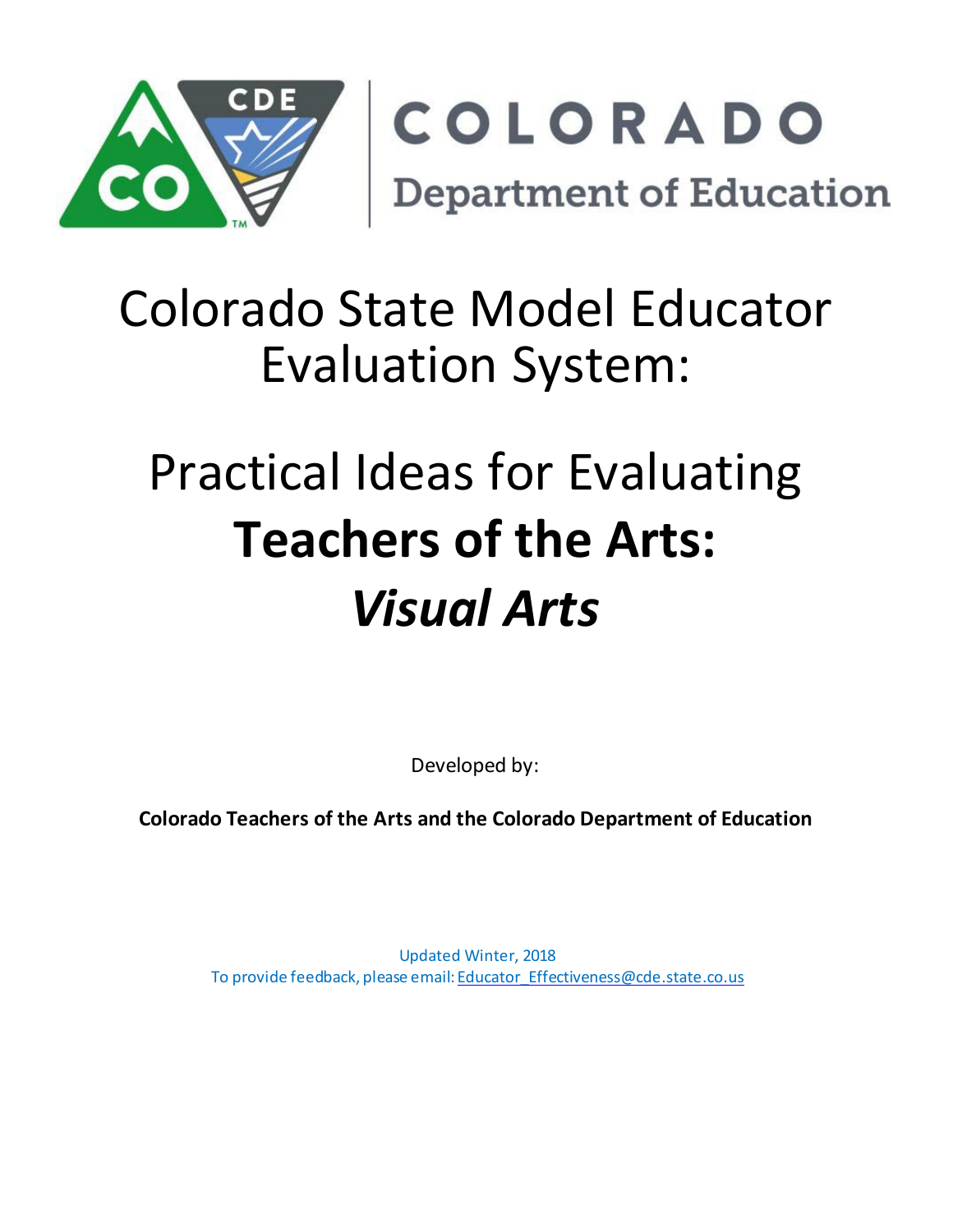## **Colorado State Model Educator Evaluation System: Practical Ideas for Evaluating Teachers of Visual Arts**

### **Foreword**

**\*PLEASE NOTE: The purpose of this document is to highlight possible approaches for districts and BOCES to consider when constructing their approach to evaluating teachers of the visual arts. CDE will be collecting on-going feedback to improve this guidance. To submit your feedback, emai[l Educator\\_Effectiveness@cde.state.co.us.](mailto:Educator_Effectiveness@cde.state.co.us)**

## **Introduction**

Colorado's S. B. 10-191 requires schools, school districts, and the Colorado Department of Education (CDE) to evaluate all licensed educators with state approved quality standards and elements at least annually. This requirement applies to evaluating the performance of principals, assistant principals, teachers and special services providers. The Colorado State Model Educator Evaluation System, developed in response to the passage of S. B. 10-191, requires all teachers, including those in non-traditional classroom roles, to be evaluated using the same processes and materials used for classroom teachers. Throughout the development and pilot testing of the evaluation system, teachers in non-traditional classroom roles have expressed questions about the applicability of the evaluation system for educators such as themselves. Because of the content they teach and their responsibilities, the teacher evaluation materials may not provide evaluators opportunities to review and rate all facets of the educator's work. This practical ideas guide is intended to help these types of educators and their evaluators maximize the flexibility options built into the system to ensure a fair, valid and reliable evaluation for all educators. Educators across Colorado generously gave their time and expertise to write this practical ideas guide as a service to their colleagues. It is their hope that the brief will be used as an informal set of suggestions and ideas to better understand the Colorado State Model Educator Evaluation System and how it applies to them.

## **The Colorado State Model Educator Evaluation System**

The evaluation system focuses on continuously improving educator performance and student results. To support school districts in implementing the evaluation requirements, the Colorado Department of Education (CDE) developed a model system that provides consistent, fair and rigorous educator evaluations, saves district resources and enables them to focus on improving teaching, learning and leading. Districts are not required to use the State Model System, but if they choose not to, then they are required to create their own system that meets all state laws and regulations. The basic purposes of this system are to ensure that all licensed educators:

- Are evaluated using multiple, fair, transparent, timely, rigorous and valid methods.
- Are assessed through two main avenues: measuring student learning (50%) and evaluating teacher professional practices (50%).
- Receive adequate feedback and professional development support to provide them a meaningful opportunity to improve their effectiveness.
- Are provided the meansto share effective practices with other educators throughout the state.
- Receive meaningfulfeedbackto inform their professional growth and continuous improvement.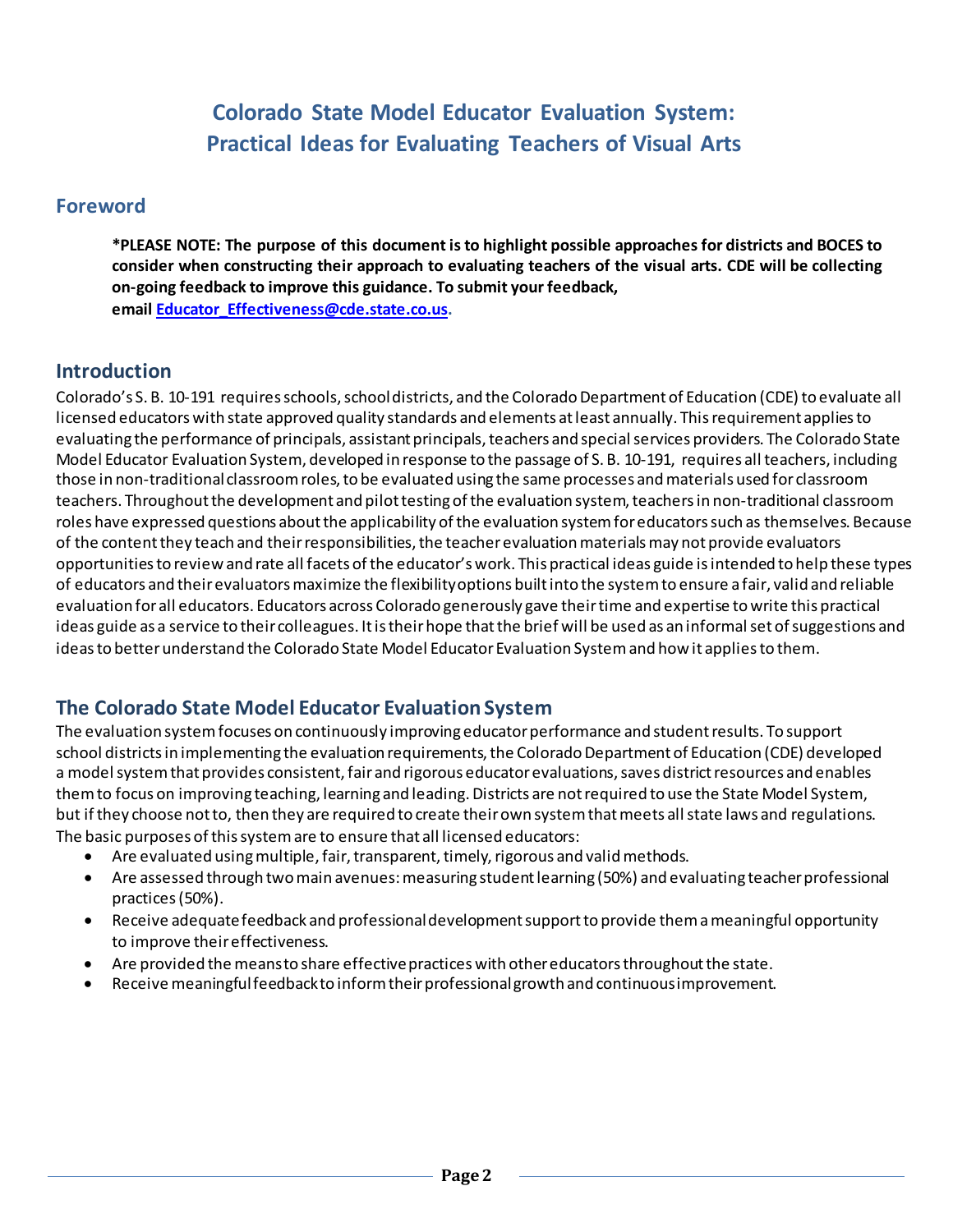Successful implementation of the Colorado State Model Educator Evaluation System is dependent upon attending to the following priorities, or guiding principles for the evaluation system:

- 1. Data should inform decisions, but human judgmentis critical.
- 2. The implementation ofthe systemmust embody continuousimprovement.
- 3. The purpose ofthe systemisto provide meaningfuland crediblefeedback thatimprovesperformance.
- 4. The development and implementation of educator evaluation systems must continue to involve all stakeholders in a collaborative process.
- 5. Educator evaluations must take place within a larger system that is aligned an supportive.

The Colorado State Model Educator Evaluation System uses a meaningful process for educator evaluation. The yearlong cycle includes regular conversations between the evaluator and person being evaluated; it is not a one-time event or observation, but rather a process that focuses on continuous improvement of the skills, knowledge and student outcomes of the person being evaluated. S. B. 10-191 requires that at least one observation be conducted annually for non-probationary teachers and at least two for probationary teachers. Districts may choose to conduct additional observations in order to provide high quality feedback and/or to confirm the accuracy of final professional practices ratings prior to finalization.

The State Model System evaluation process connections include, but are not limited to:

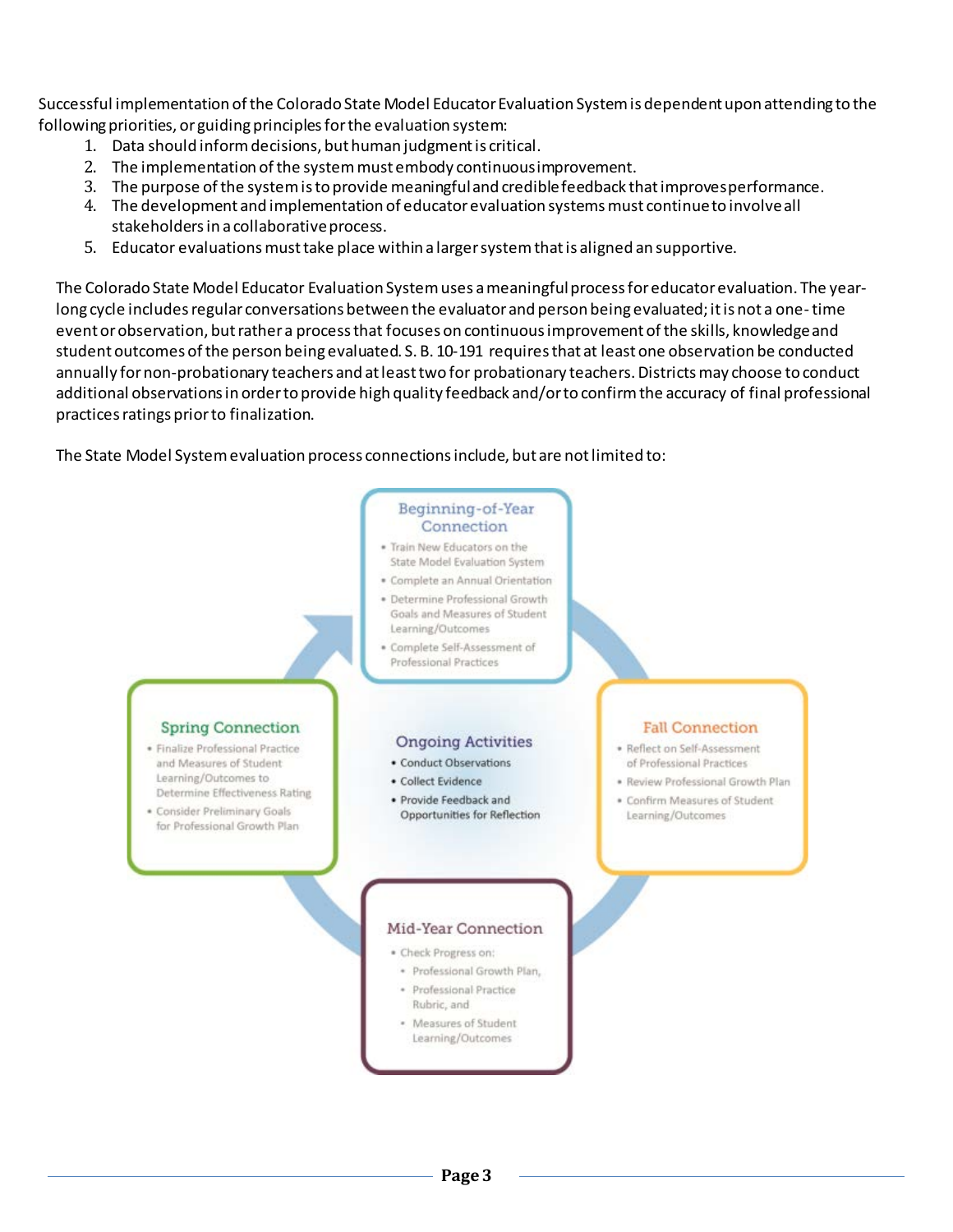## **Acknowledgements**

The many contributions of the arts educators are gratefullyacknowledged. Arts educators across Colorado generously gave theirtime and expertise to write this practical ideas guide as a service to their colleagues. Itis theirhope thatthe brief will be used as an informal set of suggestions and ideas to help teachers of the visual arts and their evaluators better understand the Colorado State Model Educator Evaluation System and how it applies to them. Arts educatorswho contributed to the original developmentof this briefinclude:

**Connie Stewart, Ph.D.**, Area Head, Professor of Art Education, University of Northern Colorado *Anne Thulson, MFA,* Associate Professorof Art Education, Metropolitan State University of Denver *Rachael Delaney, MFA* Professorof Art Education, Metropolitan State University of Denver *Dale Zalmstra, NBCT,* Elementary Art Teacher, Cherry Creek School District *Diane Wright, NBCT,* Middle School Art Teacher and Electives Coordinator, Cherry Creek School District

#### **Reviewers**

*VanessaHayes Quintana*, High School Art Teacher, Cherry Creek School District, Colorado Art Education Association

*Christine Loehr*, ECE and Elementary Art Teacher, Denver Public Schools *Donna Goodwin, Ph.D.*, CDE Arts Content Consultant and University of Northern Colorado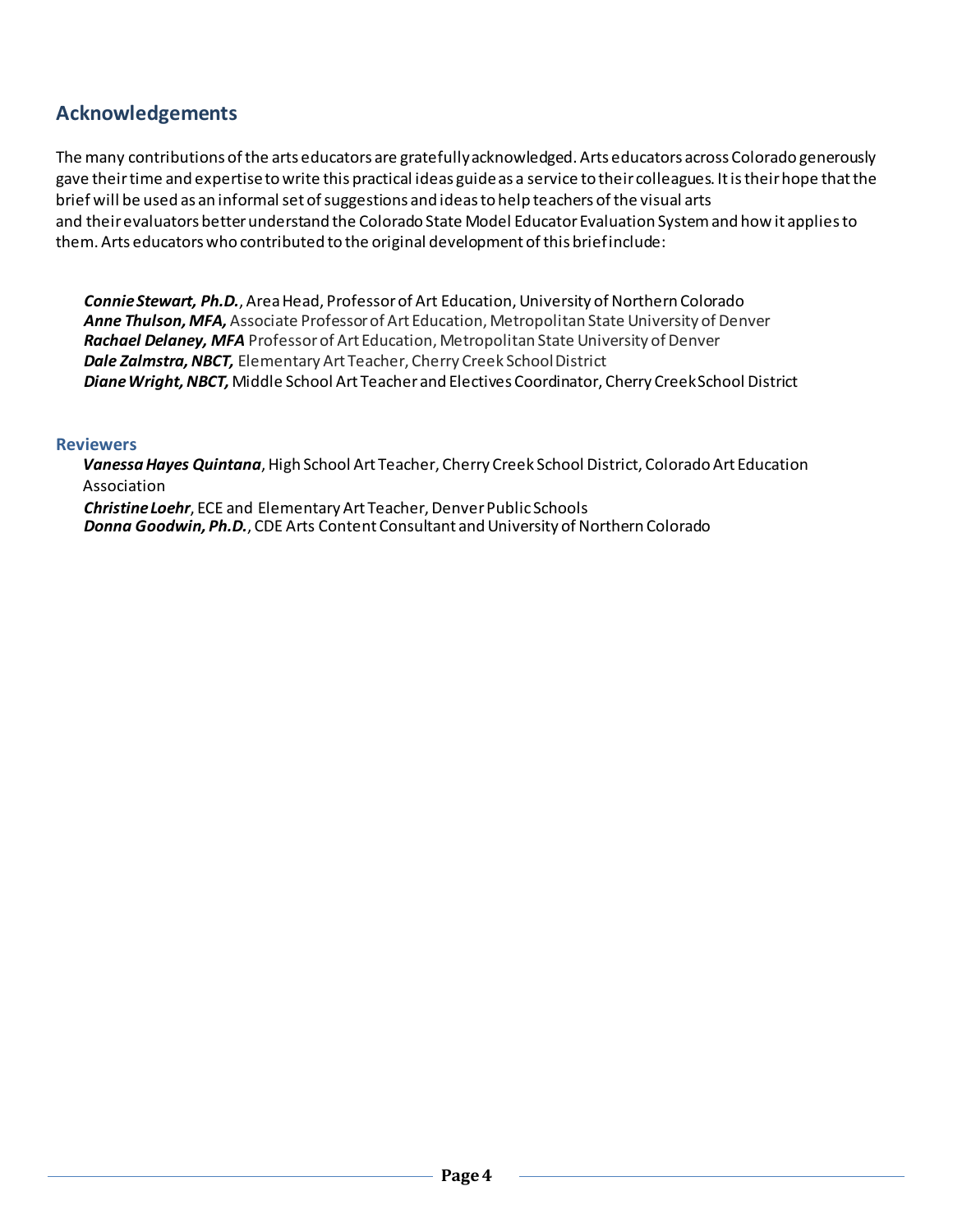## **Who Should Use This Brief: ApplyingS. B. 10-191 inVisual Arts Education Classrooms**

This guide isintended foruse in the evaluation of visual arts educators, who are required to be evaluated under S. B. 10-191. Itis designed to support visual arts educators and theirevaluators asthey explore effectivenessin and out of the classroom from a perspective that recognizes the intricacies of visual arts education content, the teaching context, and the need to collaborate with classroom teachers in order to integrate Colorado Academic Standards throughout the visual arts program.

Visual artsteacherswill be rated on both professional practices andmeasures of studentlearning. This document is intended for use by those involved in evaluating visual arts teachers, particularly the teachers themselves and their evaluators.

## **An Example of How InterdisciplinaryConnectionsCan Be Exhibited inArts Classrooms**

(Note: Thissection is adapted fromthe *ResourceGuide forDeepening theUnderstanding of Teachers' Professional Practices* developed by the Colorado Departmentof Education and Colorado Education Initiative*.)*

The teacherwho articulatesinterdisciplinary connections provides clearand concise explanationsforhow concepts and skillsin one discipline impactthose in another. Strategiesmay include summarizing in social studies and science orthe application of measurementskillsin the artssuch as translating perspective from a three-dimensional space to a twodimensional space, or determining proportion for a three-dimensional sculpture. In language, studentsmay learn how to use maps and graphswhen reading informational text and then apply writing skillsto describe the meaning and importance of the concepts presentedby these visuals. By implementing these strategies, the teacher can help students make connections for what they are learning across disciplines.

Interdisciplinary connections help students explore overarching themes or concepts as they occur in real life. In real life, we do not isolate subjects of math, writing, science, or history into 45 minutes increments of our day. Instead, we synthesize our knowledge to help us solve everyday problems in the workplace and at home.

The following vignette provides an example of how the arts play an importantrole in developing students' understanding across subject areas.

**Middle school music:** Students are identifying different genres of music popular during the 1960's. This study connects to their unit on the Civil Rights Movement in social studies. The music teacher has a strong sense of studentstrengthsin their classroomand identified two students,in particular, asreal history buffs and knowstheir knowledge of this time period surpasses that of their peers. The music teacher also knows that some students prefer to learn facts and details through movement activities. The grade level team and specialist teachers have identified activities in each content area that can support a variety of learning strengths of all students and are committed to providing engaging choicesforstudents. Using several ideasforstudentsto demonstratetheir understandingof the styles and genres of musicpopularin the 1960's, the music teacher offers choicesforstudents such as:

• Studentsinterested in the historical era can present amore detailedhistorical presentation on the 1960's, and make additional connections to music and historical events.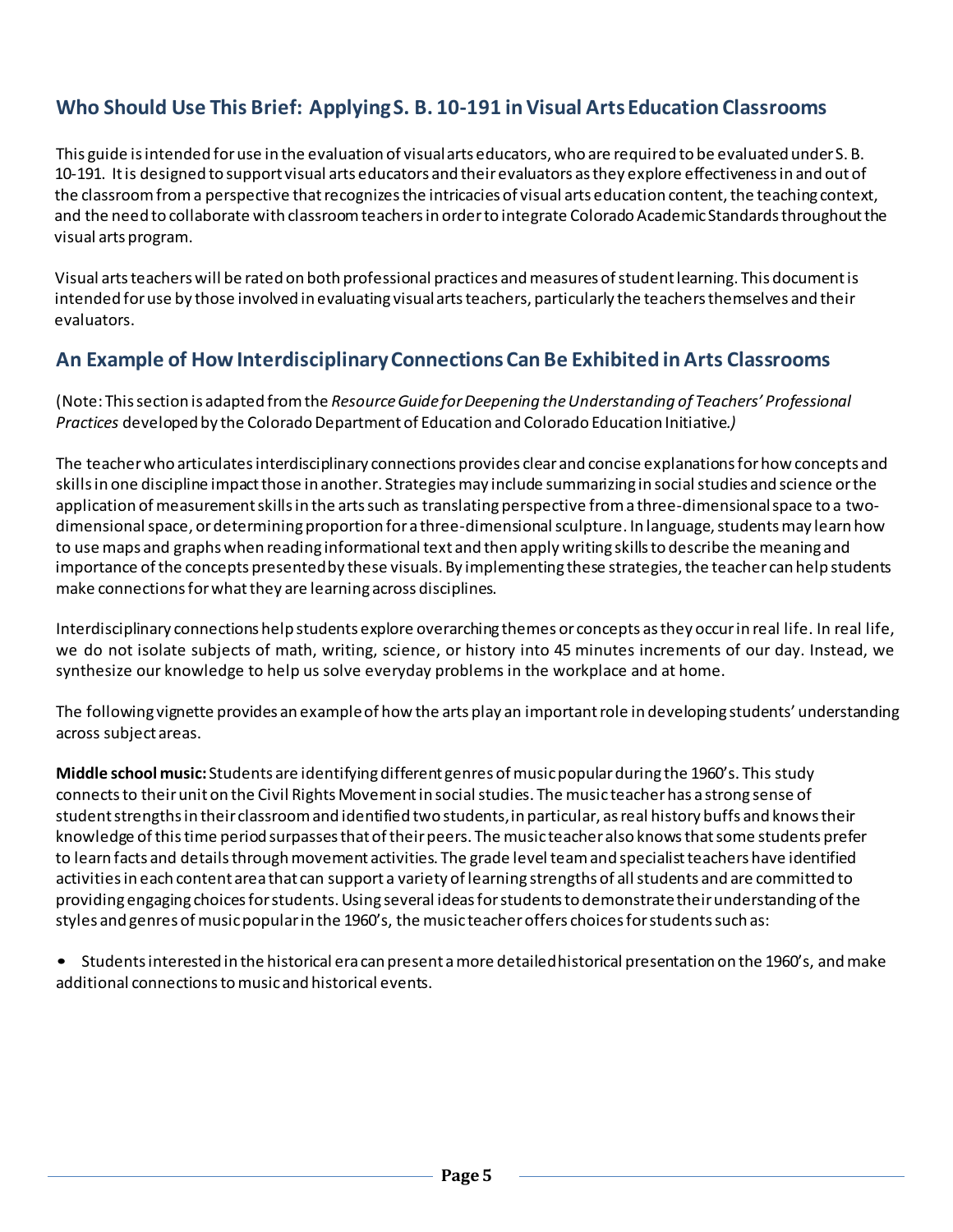• Studentsinterested in learning and presenting facts and detailsthroughmovement can select a song they know that is representative of the 1960's and Civil Rights Movement and create dance movements that depict the overall message in the song.

## **Examples of Artifacts/Evidence and Professional Practices For Arts EducationTeachers**

School districts and BOCES are required to collect teacher performance data related to professional practice using observations and atleastone of the followingmeasures:

- 1. Student perception measures (e.g., surveys), where appropriate and feasible;
- 2. Peerfeedback;
- 3. Feedback fromparents or guardians; or
- 4. Review of teacherlessonplans orstudentwork samples.

The performance data should be discussed during the finalevaluation conference alongwith self-assessment information and the evaluator's assessmentof the arts education teacher's performance throughoutthe year. The teacherand/orevaluatormay bring additionalartifacts orevidence to the final evaluation conference to support their professional practice ratings.While such additional **artifacts are not a required component ofthe ColoradoState Model Educator Evaluation System**, they have proven to be a valuable catalystformeaningful discussions and lend a degree of objectivity to performance feedback. Inmany cases, the artifacts and/or additional evidence formthe basis forsetting reasonable goals and help the evaluatorground feedback in real- world data and specific relevant examples. The chart below provides options for artifacts and other evidence that are closely aligned to the teacher's roles and responsibilities. Itisimportantto note that the artifacts and types of evidence mentioned in Exhibit 1 are ideas and should not be considered requirements oran all-inclusive listthat every teachershould provide. Instead, **Exhibit 1**is intended to serve as a catalystfor identifying specificevidence thatmay ormay not be included in **Exhibit 1**, to illustrate the teacher's performance throughout the year.

It must be noted that it is possible to complete an evaluation without using any additional evidence or artifacts. If the teacherand evaluatoragree on all final ratings during the final evaluation conference, theydo not need to review artifacts or additional evidence.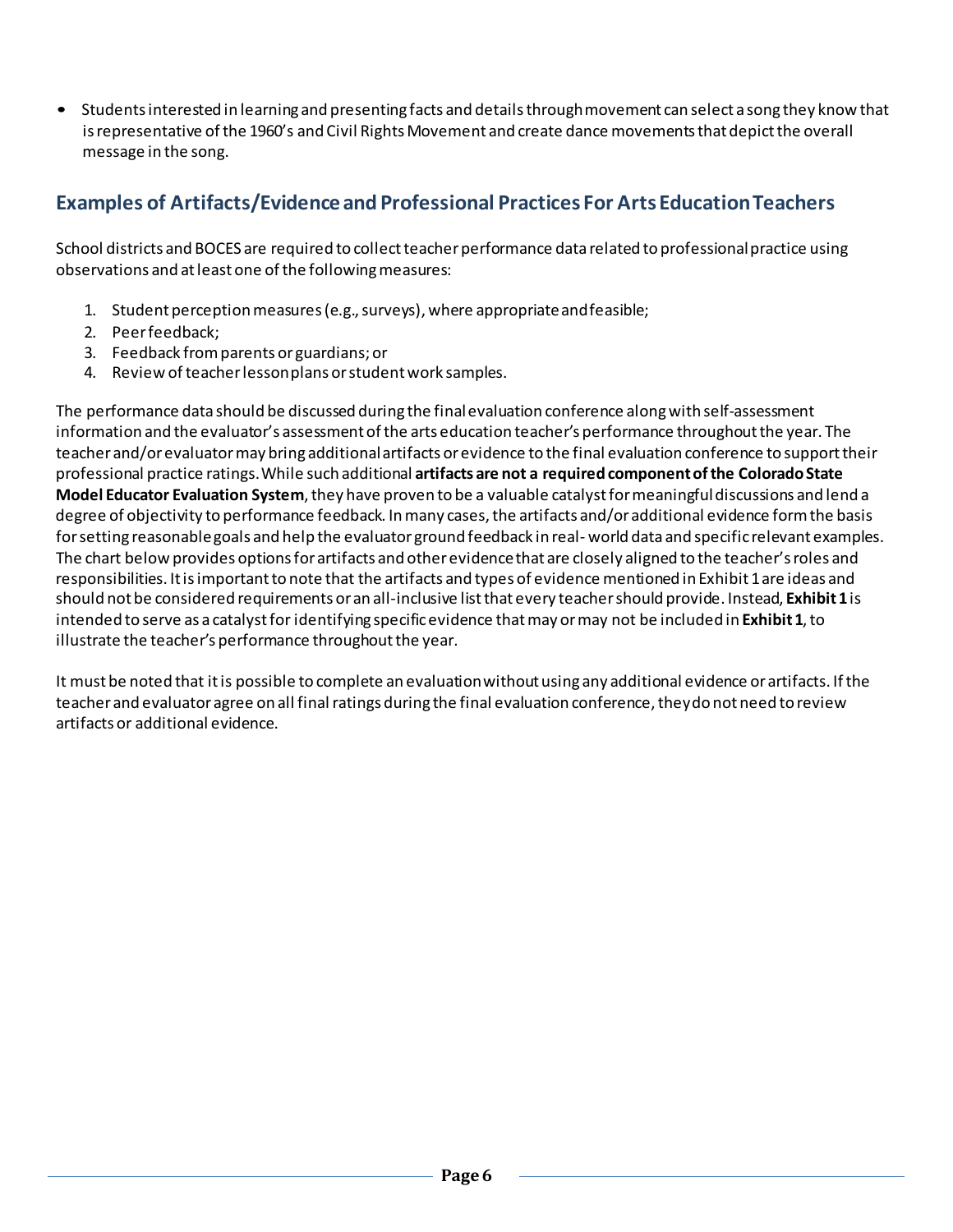## **Exhibit 1: Observations, Required Measures and Evidence/Artifactsfor Visual Arts Teachers**

This exhibit includes information about requirements for observations and multiple measures as described in S. B. 10-191. In addition, examples of artifacts and otherevidence thatmay be used to supportfinal evaluation ratings orto demonstrate proficiency on professional practices are provided. Itshould be noted that artifacts and otherevidence are not required by S. B. 10-191, but are suggested by the Colorado State Model Educator Evaluation System as a way to confirm that final ratings are fair and accurate.

**S.B. 10-191 REQUIRES MULTIPLE MEASURES OF EDUCATOR PERFORMANCE MEASURED ON MULTIPLE OCCASIONS THROUGHOUT**  THE YEAR. For teachers, this requirement is defined as observations, required measures and optional additional measures (evidence/artifacts).Whiletheteacher rubric serves as thedata collection tool for observations, districts and BOCESmust determine the method for collecting data regarding required measures and additional evidence/artifacts. This chartserves as a reminder ofthe requiredmeasures that must be discussed annually and evidence/artifacts thatmay be discussed atthe end of the evaluation cycle to confirmthe accuracy ofratings.

OBSERVATIONS REQUIRED BY S.B. 10-191:

- **Probationary teachers –** At leasttwo documented observations and atleastoneevaluation thatresults in <sup>a</sup> written evaluation report each year.
- **Non-probationary teachers –** At leastone documented observation every year and one evaluation thatresults in a written evaluation reportincluding fairand reliablemeasures of performanceagainstQuality Standards.

The frequency and duration ofthe evaluations shall beon a regular basis and ofsuch frequency and duration as to ensure the collection of a sufficient amountof data from which reliableconclusions and findings may bedrawn. Written evaluation reports shall bebased on performance standards and provided to the teacher at leasttwo weeks before the last class day ofthe school year.

#### **REQUIRED MEASURES FOR TEACHERS:**

Include at least one of the following measures as a part of the annual evaluation process.

- Student perception measures,where appropriateand feasible;
- Peer feedback:
- Feedback from parents or guardians;
- Review of teacher lesson plans or student work samples.

*Continued on next page.*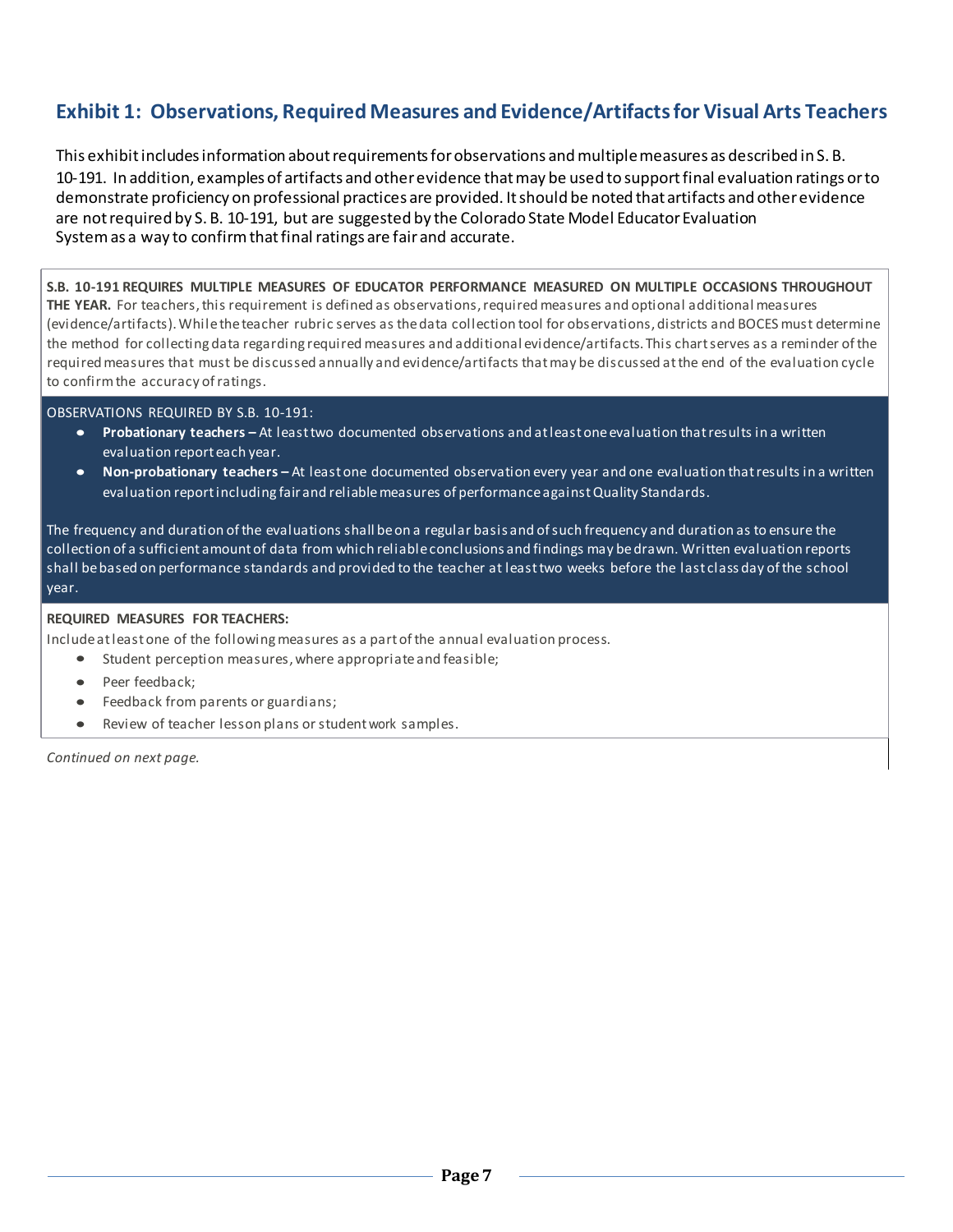#### **ADDITIONAL EVIDENCE/ARTIFACTS:**

Evaluation of professional practicemay includeadditionalmeasures such as thoselisted below. These are provided as examples of evidence the evaluator and/or educator being evaluated may share with each other to provide evidence of performance in addition to observations and evaluator ratings collected on the rubric.

#### **Plans Lessons:**

- Reflect Colorado Academic Standards.
- Application of learning targets.
- Student choices and experimentation with concepts, materials, processes, and technology.
- Appropriate scaffolding, modeling, and problemsolving.
- Use of reflective thinking.
- Application of knowledge and skillslearned through professional development activities.
- Use of best practices.
- Includeideas for improving classroom environment and student behavior.
- Use of feedback from written and verbal observations (formal and informal).
- Provide performance/demonstration opportunities

#### **Differentiates Instruction:**

- IEP, 504, and behavior plan development and monitoring.
- Provides opportunities to challenge academically gifted and high achieving students.
- Understands the variety of students' backgrounds and individual learning needs.
- Connect curriculumto current trends in visual artand society with consideration of differentiated learning styles and background and needs of students.
- Uses developmentally appropriateELL strategies such as sentence stems and visual aids.

#### **Assess Student Learning:**

- Assesses students both formatively and summatively.
- Pre- and post-tests in multiple ways often in the form of performance tasks
- Facilitates appropriate student self-assessments.
- Report card comments.
- Use of rubrics.
- Evaluations of student performances and growth.
- Reflects on lessons and student progress.
- Analysis and reflection ofself, group, and individualstudents to comparepre- and post- skill development.
- Redesigns lessons based on reflection about class content, delivery and reception by students.
- Contribute to discussions of formativeassessment with less performance-based subject areas.
- Parent-Teacher Conferences.

#### **Provide students opportunities to:**

- Perform/exhibitin school events.
- Participate in community events/exhibits.
- Make authentic academic/conventional life connections.
- Reflect on their practices and their work
- Receive individual coaching/private lessons.
- Attend concerts and other professional performances.
- Lead clubs.
- Experience rich cultural activities.
- Join the National Junior Art Society and/or National ArtHonor Society.

#### **Communicates with other adults involved in the lives of students through:**

- Email/phone logs.
- Websites.
- Social media
- Face-to-face conferences.

#### **Participates in professional learning activities, including but not limited to:**

- School and districtsponsored trainings and workshops.
- Attends professional conferences and workshops andapplies learning in daily teaching.
- Membership in professional organizations.
- Professional organization committees and task forces.
- Conducting individualresearch and/orserving in a teacherleader role.
- Staying abreastof emerging issues and current visual art trends.

#### **Leads school and/or district initiatives through:**

- Committee participation.
- Organization and running of assemblies andperformances.
- Artistic assistancefor school events.
- Providing integrated visual artresources throughoutthe building.
- Providing performing groups forschool/community events.
- Providing parents/significant adults, other professionals and community members with a different view of students as they perform in the arts versus the general classroom.
- Attending professional performances and/or providing rich cultural experiences forstudents.
- Incorporating guest artists fromcommunity, collegiate or professional programs.
- Seeking external funding for programs through grant applications, leveraging community resources, and other activities.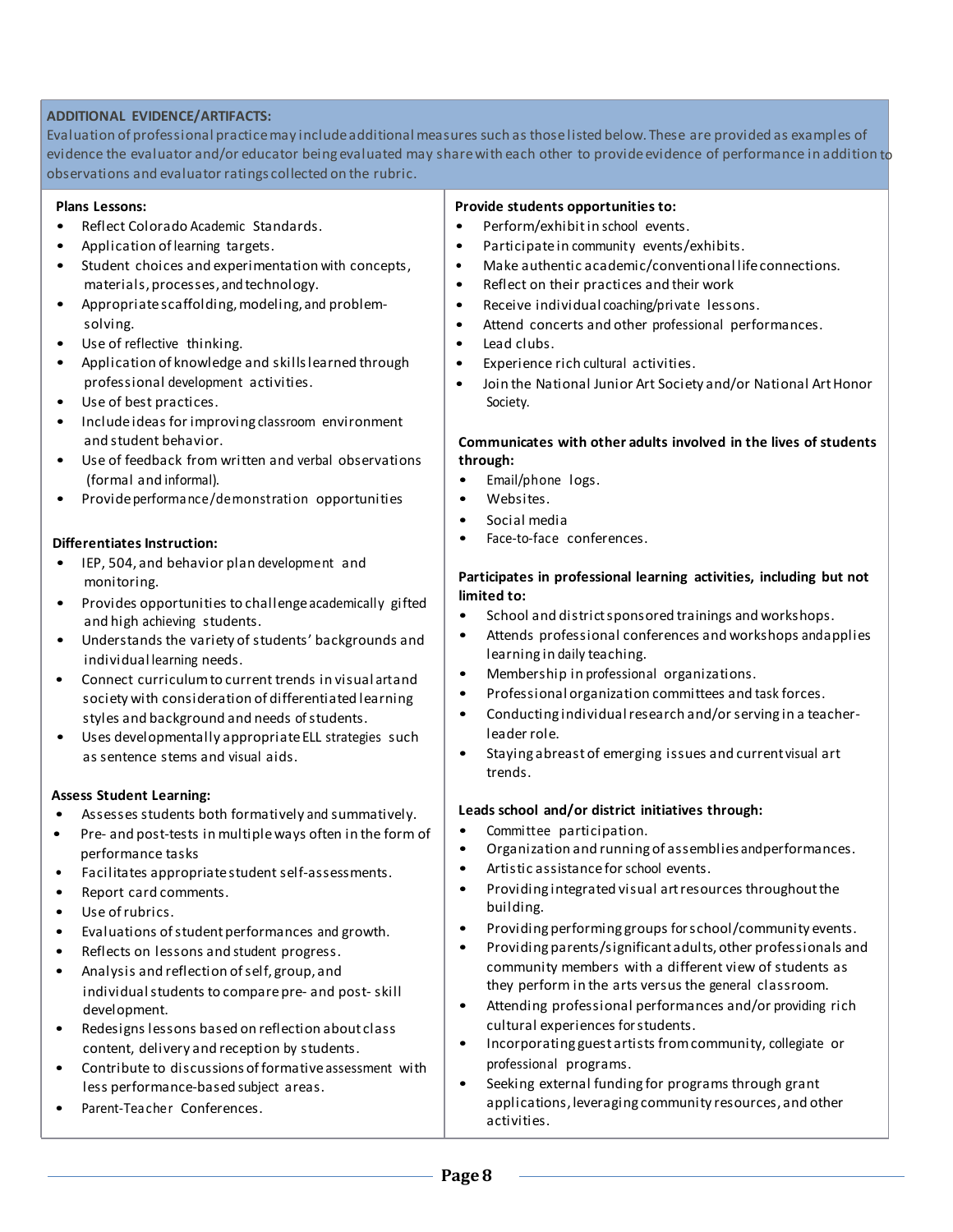## **Exhibit 2: Teacher Quality Standards and Examples of Practices that May be Evident During**

## **Classroom Observations**

| QUALITY STANDARD I: Teachers demonstrate mastery of and pedagogical expertise in the content they teach. The elementary<br>teacher is an expert in literacy and mathematics and is knowledgeable in all other content that he or she teaches (e.g., science,<br>social studies, arts, physical education, or world languages). The secondary teacher has knowledge of literacy and mathematics |                                                                                                                                                                                                                                                                                                                                                                                                                                                                                                                                                                                                                                                                                                                                                                                                                                                                                                                                                                                                                                                                                                                                                                                                                                                                                                                                                    |  |
|------------------------------------------------------------------------------------------------------------------------------------------------------------------------------------------------------------------------------------------------------------------------------------------------------------------------------------------------------------------------------------------------|----------------------------------------------------------------------------------------------------------------------------------------------------------------------------------------------------------------------------------------------------------------------------------------------------------------------------------------------------------------------------------------------------------------------------------------------------------------------------------------------------------------------------------------------------------------------------------------------------------------------------------------------------------------------------------------------------------------------------------------------------------------------------------------------------------------------------------------------------------------------------------------------------------------------------------------------------------------------------------------------------------------------------------------------------------------------------------------------------------------------------------------------------------------------------------------------------------------------------------------------------------------------------------------------------------------------------------------------------|--|
| and is an expert in his or her content endorsement area(s).                                                                                                                                                                                                                                                                                                                                    |                                                                                                                                                                                                                                                                                                                                                                                                                                                                                                                                                                                                                                                                                                                                                                                                                                                                                                                                                                                                                                                                                                                                                                                                                                                                                                                                                    |  |
| <b>Elements</b>                                                                                                                                                                                                                                                                                                                                                                                | Practices that May be Observed During Observations                                                                                                                                                                                                                                                                                                                                                                                                                                                                                                                                                                                                                                                                                                                                                                                                                                                                                                                                                                                                                                                                                                                                                                                                                                                                                                 |  |
| ELEMENT A: Teachers provide instruction that is<br>aligned with the Colorado Academic Standards and<br>their district's organized plan of instruction                                                                                                                                                                                                                                          | <b>Teachers:</b><br>Articulate the connection between instructional practices and the<br>Colorado Academic Standards in Visual Arts which may include:<br>Identified lesson goals, objectives, and bigideas<br>Structuring student interactions with materials and concepts<br>Whole and/or small group instruction, demonstration or<br>modeling<br>• Feedback and/or conferencing with individual students about<br>their artwork<br>Scaffold instruction to provide the opportunity for increasing mastery in<br>a medium or in communicating an idea through a work of art<br>Respond to student learning using appropriate arts-based formative<br>and/or summative assessment practices which may include:<br>Teacher observation and discussion<br>Peer feedback<br>Conversations about artwork during the process of creating<br>Student self-assessment<br>$\bullet$<br>In-progress as well as final critiques<br>In-process and/or final rubrics or otherwise shared criteria which<br>may include student input<br>Students:<br>Explain in their own way, their thinking about the meaning of the<br>$\bullet$<br>standards-based objective<br>Work as artists which can include observing, envisioning, inventing,<br>$\bullet$<br>reflecting, making, and finding relationships between ideas in their work<br>and the work of others |  |
| ELEMENT B: Teachers develop and implement<br>lessons that connect to a variety of content<br>areas/disciplines and emphasize literacy and<br>mathematical practices.                                                                                                                                                                                                                           | Teachers:<br>Strategically highlight connections to interdisciplinary and real-world<br>$\bullet$<br>content to promote inquiry in the creation or analysis of works of art<br>Purposefully provide images from a variety of sources that support<br>$\bullet$<br>interdisciplinary learning including a wide range of traditional art forms,<br>new media, installation, performance art or other representations of<br>visual culture<br>Lead students to highlight descriptive elements found in works of art<br>٠<br>using diverse literacies that activate prior knowledge<br>Encourage students to describe visual elements such as but not limited<br>$\bullet$<br>to line, shape, color, and compositional choices such as perspective,<br>balance, rhythm, and more as elements of visual language that can be<br>used and modified to convey artistic intent<br>Promote analysis and conversation about artwork either verbally or in<br>٠<br>writing that contextualizes understanding connected to a variety of<br>content areas<br>Provide the opportunity for students to analyze and interpret work<br>$\bullet$<br>which could be written or verbal, in text, print, or in any variety of<br>media or technological format.<br>Use artist statements as an iterative process in both visual and linguistic<br>٠                    |  |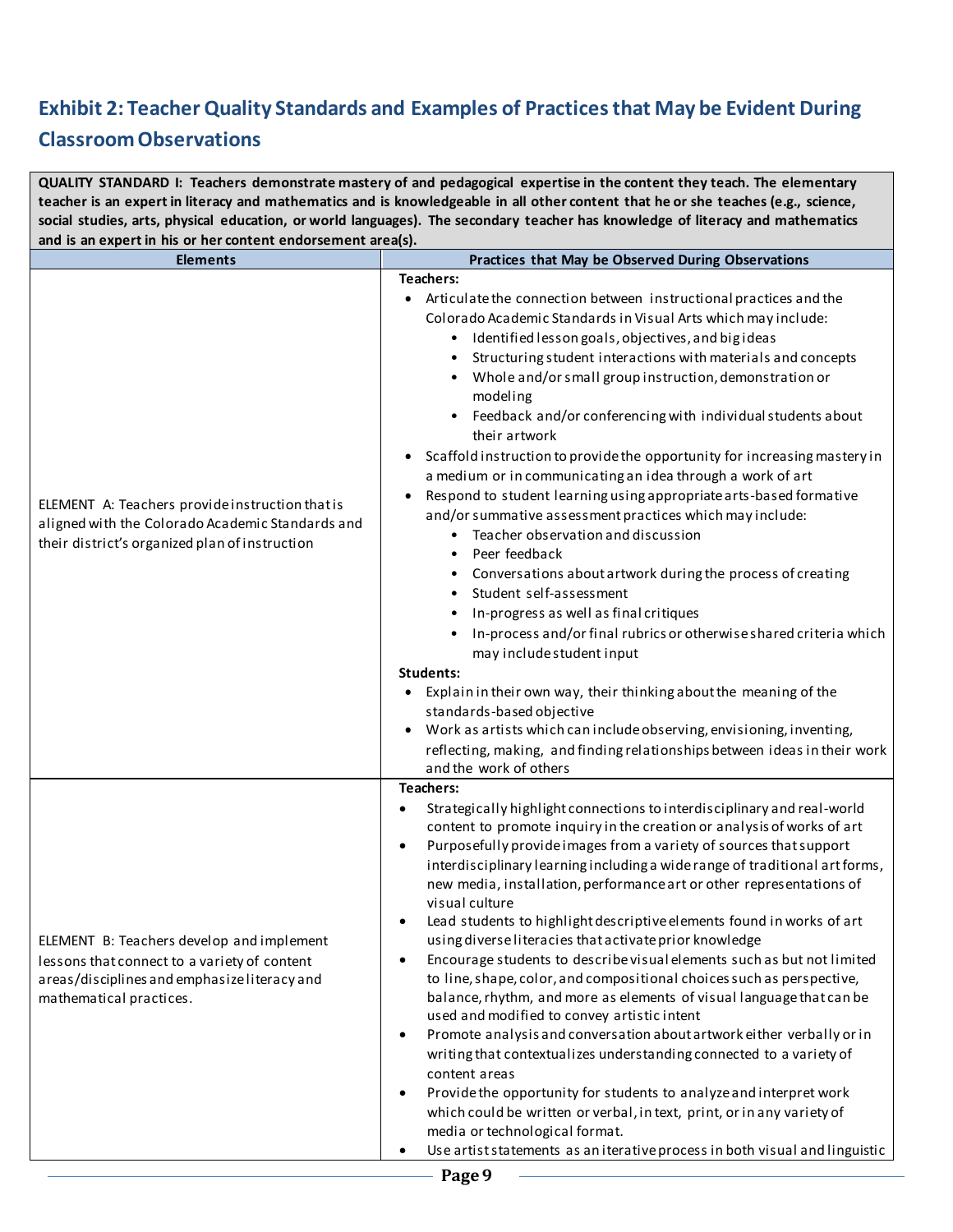| ELEMENT C: Teachers demonstrate knowledge of<br>the content, central concepts, inquiry, appropriate<br>evidence-based instructional practices, and<br>specialized characteristics of the disciplines being | communication to authentically engage and convey an idea<br>Model mathematical practices that are intrinsic to artmaking and<br>$\bullet$<br>learning such as:<br>making sense of problems and persevere in solving them,<br>$\circ$<br>reasoning abstractly (ex: understanding concepts in a work of<br>$\circ$<br>art by decontextualizing and understanding symbolically the<br>elements used)<br>constructing viable arguments and critiquing the reasoning of<br>$\circ$<br>others,<br>looking for and expressing regularity and repeated reasoning<br>$\circ$<br>to attend to precision (e.g., such as in weaving, throwing on a<br>pottery wheel, and other types of making)<br>using appropriate art tools strategically<br>$\circ$<br>looking for and make use of structure in the design and<br>$\circ$<br>creation of works of art<br>making comparisons and calculations to determine spatial<br>$\circ$<br>relationships<br>Students:<br>Find problems, invent ideas, and envision solutions that engage with<br>$\bullet$<br>interdisciplinary content and real-world contexts<br>Demonstrate or describe mathematical and literacy practices as defined<br>$\bullet$<br>above in the creation and evaluation of their and others' artwork<br><b>Teachers:</b><br>Implement challenging tasks and opportunities for looking at, thinking<br>٠<br>about, making and connecting art to student experiences.<br>Use instructional materials that are accurate, culturally and contextually<br>$\bullet$<br>responsive, and appropriate for the art lesson being taught:<br>• Model visual artskills, idea generation, critical thinking, research<br>and analysis skills<br>• Lead discussions centered on the practice of visual arts as a<br>discipline with a recognized body of human accomplishments<br>• Model and establish a classroom structure in which students<br>understand the processes of critically responding, problem<br>solving and collaborating.<br>• Provide opportunities for students to reflect on their artwork<br>and the artwork of others.<br>• Document and provide opportunities for students to |
|------------------------------------------------------------------------------------------------------------------------------------------------------------------------------------------------------------|---------------------------------------------------------------------------------------------------------------------------------------------------------------------------------------------------------------------------------------------------------------------------------------------------------------------------------------------------------------------------------------------------------------------------------------------------------------------------------------------------------------------------------------------------------------------------------------------------------------------------------------------------------------------------------------------------------------------------------------------------------------------------------------------------------------------------------------------------------------------------------------------------------------------------------------------------------------------------------------------------------------------------------------------------------------------------------------------------------------------------------------------------------------------------------------------------------------------------------------------------------------------------------------------------------------------------------------------------------------------------------------------------------------------------------------------------------------------------------------------------------------------------------------------------------------------------------------------------------------------------------------------------------------------------------------------------------------------------------------------------------------------------------------------------------------------------------------------------------------------------------------------------------------------------------------------------------------------------------------------------------------------------------------------------------------------------------------------------------------------------------------------|
| taught.                                                                                                                                                                                                    | document the art making process.<br>• Provide meaningful connections to contemporary<br>artists/practices and integrates ideas from outside the art<br>world into the art curriculum.<br><b>Students:</b><br>Demonstrate curiosity and generate questions that lead to further<br>$\bullet$<br>inquiry and self-directed artmaking<br>Synthesize concepts to create original works of art demonstrating<br>$\bullet$<br>thinking within and across disciplines<br>Develop multiple representations of a concept<br>$\bullet$<br>Examine questions from multiple viewpoints                                                                                                                                                                                                                                                                                                                                                                                                                                                                                                                                                                                                                                                                                                                                                                                                                                                                                                                                                                                                                                                                                                                                                                                                                                                                                                                                                                                                                                                                                                                                                                  |
|                                                                                                                                                                                                            | QUALITY STANDARD II: Teachers establish a safe, inclusive and respectful learning environment for a diverse population of                                                                                                                                                                                                                                                                                                                                                                                                                                                                                                                                                                                                                                                                                                                                                                                                                                                                                                                                                                                                                                                                                                                                                                                                                                                                                                                                                                                                                                                                                                                                                                                                                                                                                                                                                                                                                                                                                                                                                                                                                   |
| students.                                                                                                                                                                                                  |                                                                                                                                                                                                                                                                                                                                                                                                                                                                                                                                                                                                                                                                                                                                                                                                                                                                                                                                                                                                                                                                                                                                                                                                                                                                                                                                                                                                                                                                                                                                                                                                                                                                                                                                                                                                                                                                                                                                                                                                                                                                                                                                             |
| <b>Elements</b>                                                                                                                                                                                            | Practices that May be Observed During Observations                                                                                                                                                                                                                                                                                                                                                                                                                                                                                                                                                                                                                                                                                                                                                                                                                                                                                                                                                                                                                                                                                                                                                                                                                                                                                                                                                                                                                                                                                                                                                                                                                                                                                                                                                                                                                                                                                                                                                                                                                                                                                          |
| ELEMENT A: Teachers foster a predictable learning                                                                                                                                                          | <b>Teachers:</b><br>Establish daily routines<br>$\bullet$                                                                                                                                                                                                                                                                                                                                                                                                                                                                                                                                                                                                                                                                                                                                                                                                                                                                                                                                                                                                                                                                                                                                                                                                                                                                                                                                                                                                                                                                                                                                                                                                                                                                                                                                                                                                                                                                                                                                                                                                                                                                                   |
| environment characterized by acceptable student                                                                                                                                                            | Organize art materials to facilitate ease of student use                                                                                                                                                                                                                                                                                                                                                                                                                                                                                                                                                                                                                                                                                                                                                                                                                                                                                                                                                                                                                                                                                                                                                                                                                                                                                                                                                                                                                                                                                                                                                                                                                                                                                                                                                                                                                                                                                                                                                                                                                                                                                    |
| behavior and efficient use of time in which each<br>student has a positive, nurturing relationship with                                                                                                    | $\bullet$                                                                                                                                                                                                                                                                                                                                                                                                                                                                                                                                                                                                                                                                                                                                                                                                                                                                                                                                                                                                                                                                                                                                                                                                                                                                                                                                                                                                                                                                                                                                                                                                                                                                                                                                                                                                                                                                                                                                                                                                                                                                                                                                   |
|                                                                                                                                                                                                            | Frame expectations for material use and classroom protocols clearly<br>$\bullet$                                                                                                                                                                                                                                                                                                                                                                                                                                                                                                                                                                                                                                                                                                                                                                                                                                                                                                                                                                                                                                                                                                                                                                                                                                                                                                                                                                                                                                                                                                                                                                                                                                                                                                                                                                                                                                                                                                                                                                                                                                                            |

**Page 10**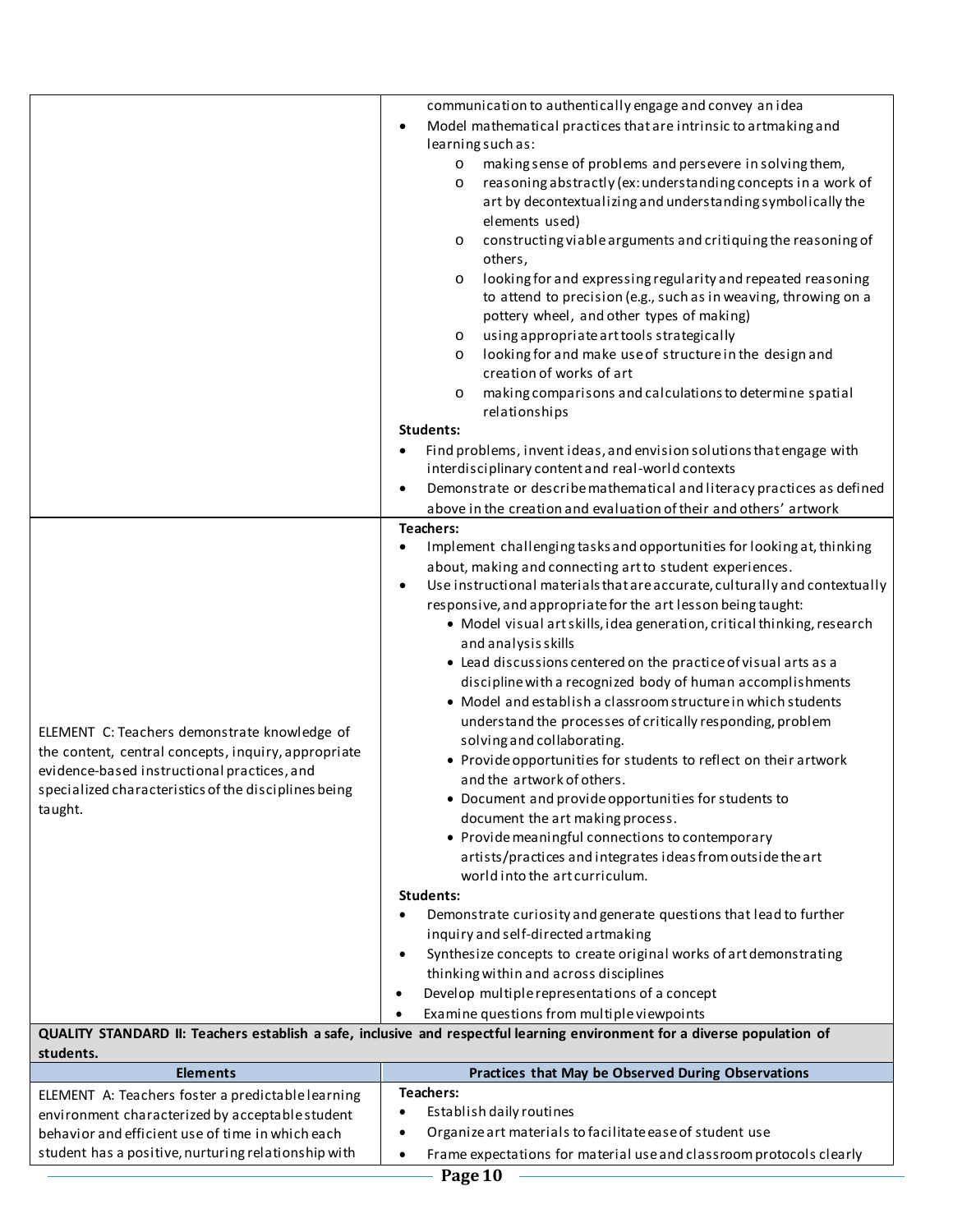| caring adults and peers.                                                                                                                                                                                    | Provide art learning activities with learning objectives individualized<br>$\bullet$<br>for the age and cognitive developmental levels of students<br>Respect student ideas and processes in classroom<br>$\bullet$<br>Encourage new learning from failed attempts at an art process or<br>$\bullet$<br>medium<br>Affirm students' imagination and curiosity<br>$\bullet$<br>Provide positive feedback<br>$\bullet$<br>Allow for conversation and collaborative work as appropriate<br>٠<br>Facilitate care for safety, materials, and tools in the studio classroom<br>$\bullet$<br>Maintain routines that regularly alternate thinking activities (e.g.<br>$\bullet$<br>image/object/artistresearch) with artmaking<br>Facilitate effective systems for students to safely access and care for<br>materials and tools in the studio classroom<br>Respectfully work with students as co-researchers<br>Students:<br>Use classroom routines and structures to make art and think artistically<br>either individually or collaboratively<br>Respectfully relate to teacher and peers as co-researchers, inventors,<br>$\bullet$<br>and artists<br>Enter and show readiness for class<br>Demonstrate individual ownership of artisticideas and artmaking<br>$\bullet$<br>processes |
|-------------------------------------------------------------------------------------------------------------------------------------------------------------------------------------------------------------|----------------------------------------------------------------------------------------------------------------------------------------------------------------------------------------------------------------------------------------------------------------------------------------------------------------------------------------------------------------------------------------------------------------------------------------------------------------------------------------------------------------------------------------------------------------------------------------------------------------------------------------------------------------------------------------------------------------------------------------------------------------------------------------------------------------------------------------------------------------------------------------------------------------------------------------------------------------------------------------------------------------------------------------------------------------------------------------------------------------------------------------------------------------------------------------------------------------------------------------------------------------------------------|
|                                                                                                                                                                                                             | Demonstrate respect for teachers, fellow learners, self, and the<br>classroom environment                                                                                                                                                                                                                                                                                                                                                                                                                                                                                                                                                                                                                                                                                                                                                                                                                                                                                                                                                                                                                                                                                                                                                                                        |
| ELEMENT B: Teachers demonstrate an awareness of,<br>a commitment to, and a respect for multiple aspects<br>of diversity, while working toward common goals as<br>a community of learners.                   | <b>Teachers:</b><br>Provide art making prompts and art discussion questions that<br>$\bullet$<br>can have multiple and diverse responses<br>Include age appropriate discussions of current events as they<br>$\bullet$<br>relate to visual art education<br>Provide contextual information about artwork acknowledging<br>diverse cultural and social influences<br>Avoid lessons that replicate other artists' work and other cultures'<br>artifacts<br>Facilitate thinking and artmaking activities acknowledging socio-<br>cultural contexts<br>• Facilitate thinking and making activities about power and justice in<br>visual culture<br>Include content from contemporary and global artists<br>$\bullet$<br>Facilitate a safe culture of inquiry<br>$\bullet$<br>Students:<br>Demonstrate understanding about socio-cultural contexts of art<br>Demonstrate understanding about how power and justice as a part of<br>visual culture<br>Embrace multiple perspectives while researching and critiquing art<br>Feel free to share personal narratives and express personal opinions<br>٠<br>in their artwork<br>Demonstrate interest in various local, national, and global traditions<br>and cultures                                                                    |
| ELEMENT C: Teachers engage students as<br>individuals, including those with diverse needs and<br>interests, across a range of ability levels by adapting<br>their teaching for the benefit of all students. | <b>Teachers:</b><br>Structure lessons to allow for various artistic outcomes affording<br>$\bullet$<br>success for a range of ability levels<br>Allow for individual and group work<br>$\bullet$<br>Acknowledge visual as well as verbal expression as a means<br>$\bullet$<br>for class participation and communication                                                                                                                                                                                                                                                                                                                                                                                                                                                                                                                                                                                                                                                                                                                                                                                                                                                                                                                                                         |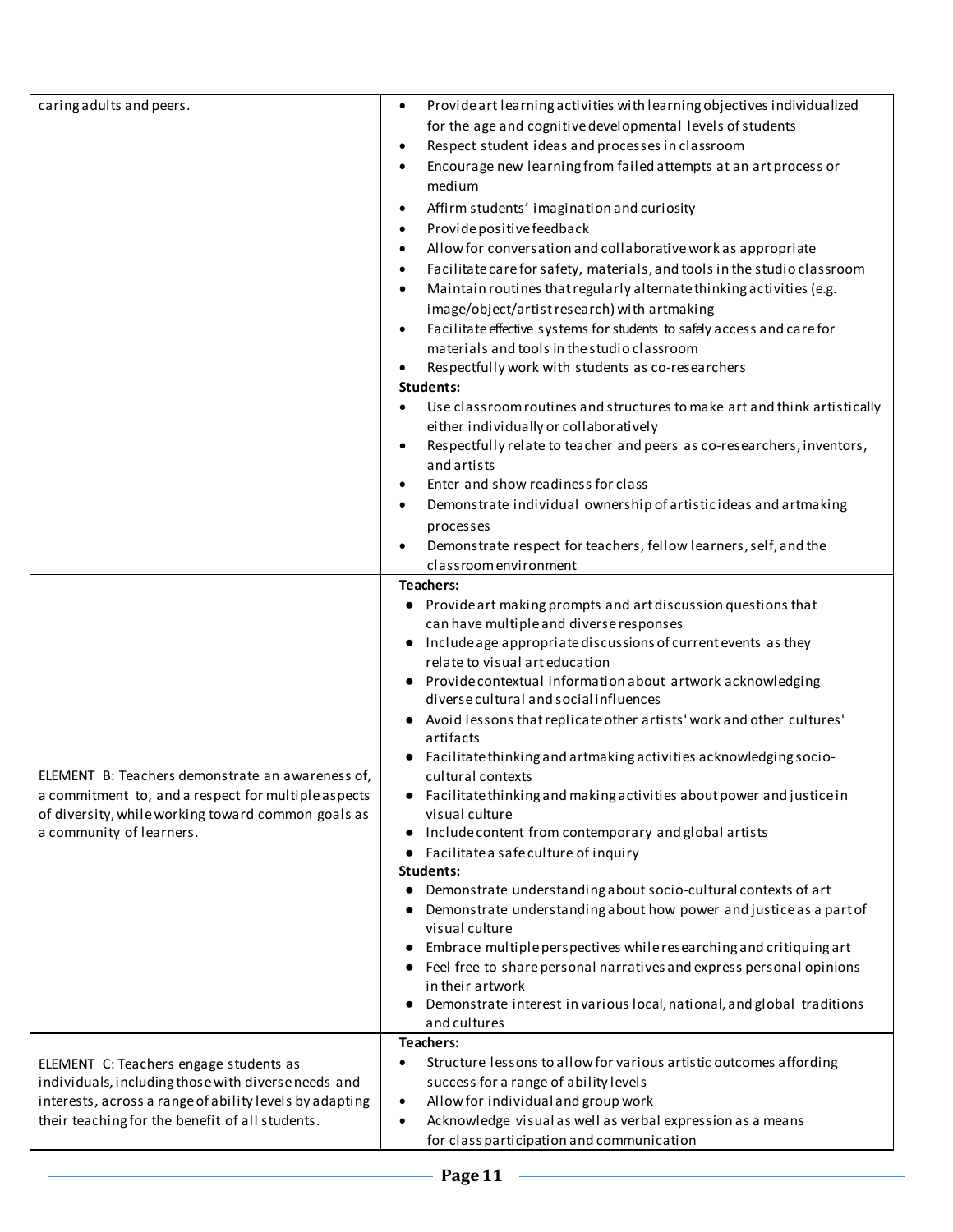|                                                       | Avoids prescriptive projects where all the student work looks<br>$\bullet$<br>similar<br>Differentiate curriculum and instruction to provide opportunities<br>$\bullet$<br>for students to find and solve creative problems in their own way<br>Pose creative prompts that can result in many different visual<br>$\bullet$<br>interpretations by students<br>Provide tools and materials for all students to creatively make art<br>$\bullet$ |
|-------------------------------------------------------|------------------------------------------------------------------------------------------------------------------------------------------------------------------------------------------------------------------------------------------------------------------------------------------------------------------------------------------------------------------------------------------------------------------------------------------------|
|                                                       | Provide a variety of materials to support unrestrictive artmaking<br>$\bullet$<br>experiences for every student<br>Differentiate teaching practices to accommodate for different<br>$\bullet$                                                                                                                                                                                                                                                  |
|                                                       | learning styles<br>Model new skills and knowledge tasks<br>$\bullet$                                                                                                                                                                                                                                                                                                                                                                           |
|                                                       | Provide different manipulatives and instruments<br>$\bullet$                                                                                                                                                                                                                                                                                                                                                                                   |
|                                                       | <b>Students:</b>                                                                                                                                                                                                                                                                                                                                                                                                                               |
|                                                       | Choose materials and methods, independently, to respond to creative<br>prompts                                                                                                                                                                                                                                                                                                                                                                 |
|                                                       | Maintain personal practices of ideation and research when making art<br>$\bullet$                                                                                                                                                                                                                                                                                                                                                              |
|                                                       | Develop artwork based on personal ideas and context<br>$\bullet$                                                                                                                                                                                                                                                                                                                                                                               |
|                                                       | Express personal narratives and unique purposes of artmaking verbally<br>$\bullet$<br>or visually                                                                                                                                                                                                                                                                                                                                              |
|                                                       | Teachers:                                                                                                                                                                                                                                                                                                                                                                                                                                      |
|                                                       | Provide immediate constructive feedback to students (ex:                                                                                                                                                                                                                                                                                                                                                                                       |
|                                                       | encouraging reflection, providing readings and/or appropriate                                                                                                                                                                                                                                                                                                                                                                                  |
|                                                       | websites, offering formal and informal critique                                                                                                                                                                                                                                                                                                                                                                                                |
|                                                       | Use rubrics for planning/creating/refining art work<br>$\bullet$                                                                                                                                                                                                                                                                                                                                                                               |
|                                                       | Provide feedback through a variety of formats such as written or<br>$\bullet$                                                                                                                                                                                                                                                                                                                                                                  |
|                                                       | verbal notes, asking students to keep an artjournal/sketchbook<br>for note-taking                                                                                                                                                                                                                                                                                                                                                              |
|                                                       | Provide a variety of communication options for students and<br>$\bullet$<br>families such as creating a website about the art program, utilizing                                                                                                                                                                                                                                                                                               |
| ELEMENT D: Teachers work collaboratively with the     | online grade book programs or other platforms showcasing the                                                                                                                                                                                                                                                                                                                                                                                   |
| families and/or significant adults for the benefit of | meaning and/or process behind student work, utilizing journal                                                                                                                                                                                                                                                                                                                                                                                  |
| students.                                             | notes to share at home, providing report card comments                                                                                                                                                                                                                                                                                                                                                                                         |
|                                                       | Document and display the meaning and process behind the<br>$\bullet$                                                                                                                                                                                                                                                                                                                                                                           |
|                                                       | artwork in the physical school building.                                                                                                                                                                                                                                                                                                                                                                                                       |
|                                                       | students:                                                                                                                                                                                                                                                                                                                                                                                                                                      |
|                                                       | Participate in public documentation of the thinking behind their<br>$\bullet$                                                                                                                                                                                                                                                                                                                                                                  |
|                                                       | artwork via writing, speaking, video, photography, and/or other                                                                                                                                                                                                                                                                                                                                                                                |
|                                                       | formats<br>Share and elaborate on personal strengths and goals with their reasoning                                                                                                                                                                                                                                                                                                                                                            |
|                                                       | $\bullet$                                                                                                                                                                                                                                                                                                                                                                                                                                      |
|                                                       | Determine ways they can communicate classroom events,<br>$\bullet$<br>schedules, classroom expectations with their families                                                                                                                                                                                                                                                                                                                    |
|                                                       | Participate in student-led parent-teacher conferences<br>$\bullet$                                                                                                                                                                                                                                                                                                                                                                             |
| students.                                             | QUALITY STANDARD III: Teachers plan and deliver effective instruction and create an environment that facilitates learning for their                                                                                                                                                                                                                                                                                                            |
| <b>Elements</b>                                       | Practices that May be Observed During Observations                                                                                                                                                                                                                                                                                                                                                                                             |
|                                                       | <b>Teachers:</b>                                                                                                                                                                                                                                                                                                                                                                                                                               |
|                                                       | Use formative assessment to guide student reflection                                                                                                                                                                                                                                                                                                                                                                                           |
| ELEMENT A: Teachers demonstrate knowledge             | Use assessment to inform planning/instruction                                                                                                                                                                                                                                                                                                                                                                                                  |

| ELEMENT A: Teachers demonstrate knowledge               |           | Use assessment to inform planning/instruction                          |
|---------------------------------------------------------|-----------|------------------------------------------------------------------------|
| about the ways in which learning takes place,           |           | Scaffold instruction to support meaning making that builds on concepts |
| including the levels of intellectual, physical, social, | $\bullet$ | Provide visual aids such as demonstrations, modeling, video tutorials, |
| and emotional development of their students.            |           | or images                                                              |
|                                                         |           | Use a variety of research materials when planning for                  |
|                                                         |           | artmaking                                                              |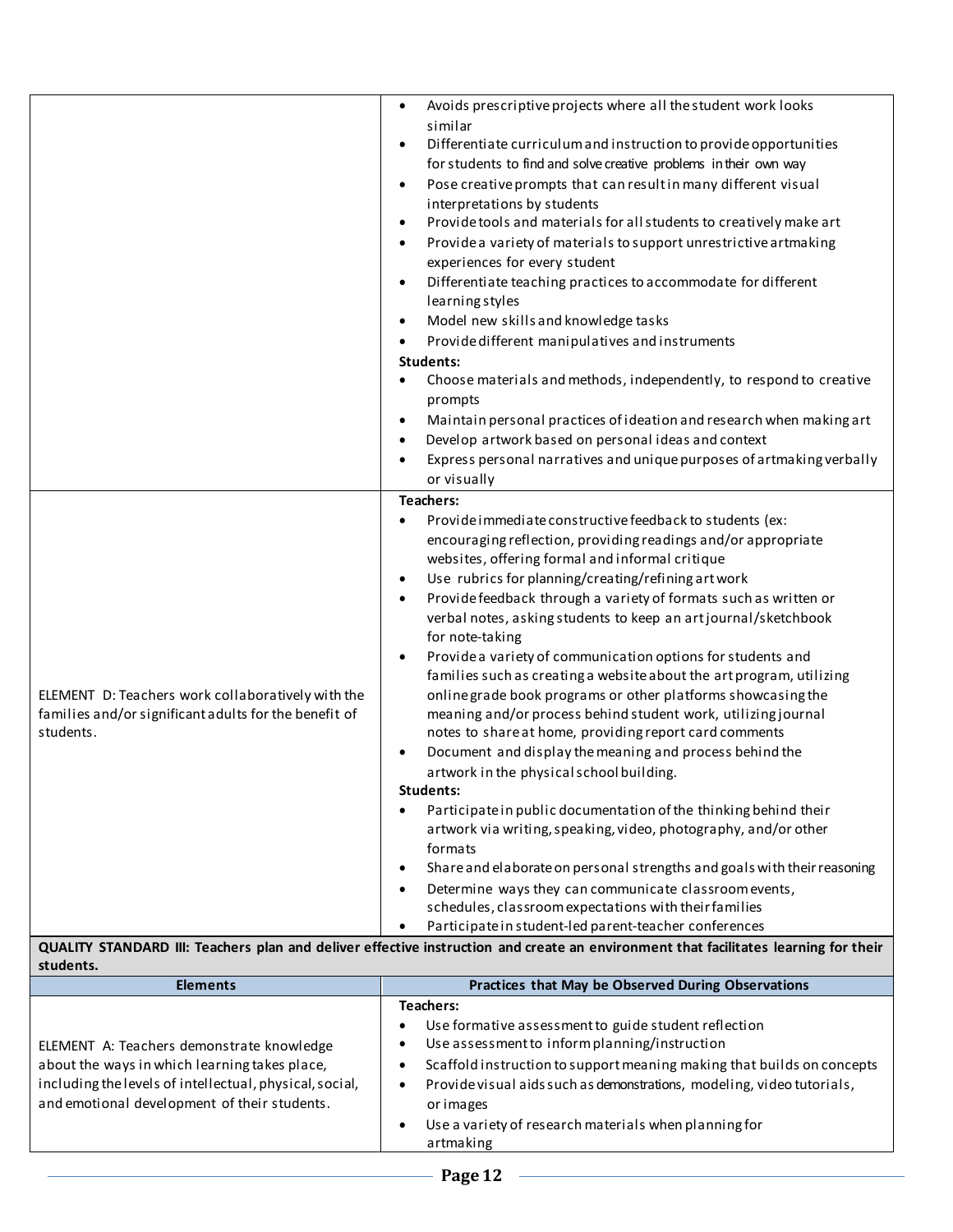|                                                                                                                                                               | Demonstrate sensitivity to the physical needs of each student and<br>$\bullet$<br>prepare a classroom studio environment that is responsive to<br>individual needs<br>Facilitate and encourage cooperative and collaborative art learning<br>$\bullet$<br>Engage in Culturally Responsive Education paying attention to student<br>$\bullet$<br>engagement, setting expectations for success, cultivating relationships,<br>and leveraging student assets in the art space<br>Give written and/or verbal feedback that demonstrates knowledge of<br>$\bullet$<br>student individual learning needs<br>Promote a community inquiry based on kindness and respect<br>$\bullet$<br>Encourage critical thinking and questioning in the creative process<br>$\bullet$<br>Provide age appropriate instruction and atmaterials.<br>$\bullet$<br><b>Students:</b><br>Communicate research and ideation for artmaking sharing their<br>personal understanding of art trends/styles<br>Reflect on feedback and assessment provided by teacher and peers<br>$\bullet$<br>Collaborate by sharing ideas, art materials and support<br>$\bullet$<br>Honor and respectfully support the unique expressions of fellow<br>$\bullet$<br>classmates<br>Create art with a growth mindset - a willingness to work through<br>$\bullet$<br>mistakes and failures for eventual positive outcome<br>Feel comfortable taking creative risks and experimenting with media and |
|---------------------------------------------------------------------------------------------------------------------------------------------------------------|-----------------------------------------------------------------------------------------------------------------------------------------------------------------------------------------------------------------------------------------------------------------------------------------------------------------------------------------------------------------------------------------------------------------------------------------------------------------------------------------------------------------------------------------------------------------------------------------------------------------------------------------------------------------------------------------------------------------------------------------------------------------------------------------------------------------------------------------------------------------------------------------------------------------------------------------------------------------------------------------------------------------------------------------------------------------------------------------------------------------------------------------------------------------------------------------------------------------------------------------------------------------------------------------------------------------------------------------------------------------------------------------------------------------------------------------------------|
| ELEMENT B: Teachers use formal and informal<br>methods to assess student learning, provide<br>feedback, and use results to inform planning and<br>instruction | techniques<br>Teachers:<br>Informally and formally assess student understanding (ex: observations<br>of process and artwork, specific communication)<br>Provide useful and timely feedback (ex: individual conference,<br>$\bullet$<br>journal/sketchbook checks, in-process critique of artwork)<br>Facilitate peer feedback and review<br>$\bullet$<br>Know student strengths and areas for growth<br>$\bullet$<br>Encourage critique of art work (individual, self, peer, small and large<br>$\bullet$<br>group discussions either public or private)<br>Use performance assessments including the demonstration of skills,<br>$\bullet$<br>techniques, and completed artworks to guide planning and instruction<br>Students:<br>Revise work based on feedback<br>Self-assess on a variety of skills and concepts to set learning goals<br>Discuss performance with peers, teacher, and family<br>Respectfully engage in the critique process<br>Monitor and revise their learning goals based on feedback                                                                                                                                                                                                                                                                                                                                                                                                                                       |
| ELEMENT C: Teachers integrate and utilize<br>appropriate available technology to engage students<br>in authentic learning experiences.                        | <b>Teachers:</b><br>Plan with appropriate technology in mind<br>$\bullet$<br>Leverage technology tools to facilitate instruction (ex: flipped<br>classroom, online tutorials, websites, blogs, etc.)<br>Encourage and support use of technology to enhance student<br>learning, creativity, and collaboration<br>Are knowledgeable about current and available technologies so that<br>learning experiences are relevant and engaging<br>Set expectations for appropriate technology use<br><b>Students:</b><br>Demonstrate responsible and ethical digital citizenship in the research,<br>making, and presenting of artwork<br>Use available technology collaboratively and respectfully<br>Select appropriate technology tools based on lesson goals                                                                                                                                                                                                                                                                                                                                                                                                                                                                                                                                                                                                                                                                                             |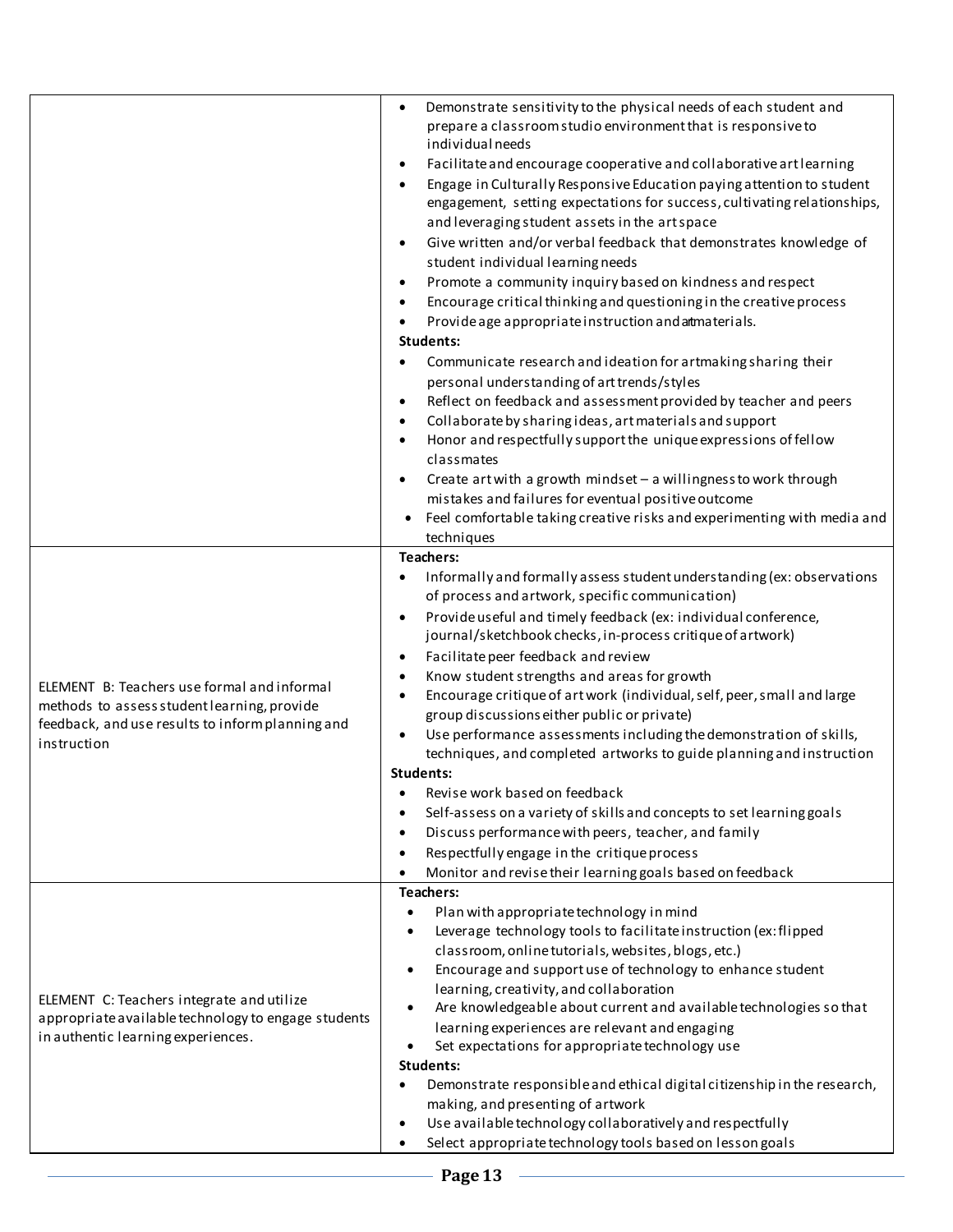|                                                                                                                                                                         | Create artifacts and design tools to solve authentic problems<br>$\bullet$                                                                                                                                                                                                                                                                                                                                                                                                                                                                                                                                                                                                                                                                                                                                                                                                                                                                                                                      |
|-------------------------------------------------------------------------------------------------------------------------------------------------------------------------|-------------------------------------------------------------------------------------------------------------------------------------------------------------------------------------------------------------------------------------------------------------------------------------------------------------------------------------------------------------------------------------------------------------------------------------------------------------------------------------------------------------------------------------------------------------------------------------------------------------------------------------------------------------------------------------------------------------------------------------------------------------------------------------------------------------------------------------------------------------------------------------------------------------------------------------------------------------------------------------------------|
|                                                                                                                                                                         | <b>Teachers:</b>                                                                                                                                                                                                                                                                                                                                                                                                                                                                                                                                                                                                                                                                                                                                                                                                                                                                                                                                                                                |
| ELEMENT D: Teachers establish and communicate<br>high expectations and use processes to support the<br>development of critical-thinking and problem-<br>solving skills. | Establish expectations at a level that challenges students<br>$\bullet$<br>Plan lessons that encourage critical thinking, development of<br>student agency, and initiative<br>Ask questions that challenge students to consider multiple<br>$\bullet$<br>perspectives<br>Encourage students to pose their own questions in order to test new<br>and innovative ideas (What is the challenge/problem? How might I<br>address this? What are some possible solutions?)<br>Students:<br>Use questioning strategies to develop and test new and innovative<br>ideas<br>Synthesize knowledge using evidence to justify choices, and decisions<br>made in the development of artwork<br>Construct arguments based on logic, personal story, and other<br>educational experiences<br>Engage in problem finding and problem solving during the planning and<br>making of art                                                                                                                            |
| ELEMENT E: Teachers provide students with<br>opportunities to work in teams and develop<br>leadership.                                                                  | <b>Teachers:</b><br>Can articulate the reasoning for and value of student collaboration in<br>$\bullet$<br>the art studio classroom<br>Encourage and provide structures for cooperative and collaborative art<br>$\bullet$<br>learning<br>Provide multiple ways for students to demonstrate contribution to the<br>$\bullet$<br>creative process in a collaborative setting<br>Leverage the prior knowledge of students in the art studio, with<br>$\bullet$<br>planning, instruction and in the community<br>Hold students accountable for artwork product and collaboration<br>$\bullet$<br>processes<br>Students:<br>Demonstrate personal responsibility taking initiative by contributing in<br>٠<br>collaborative art spaces<br>Respect and value the many roles that support collaboration<br>$\bullet$<br>Utilize group and peer feedback to improve quality of their artwork<br>$\bullet$                                                                                               |
| ELEMENT F: Teachers model and promote effective<br>communication.                                                                                                       | <b>Teachers:</b><br>Provide clear expectations for learning and behavior in the art studio<br>$\bullet$<br>classroom<br>Model how to articulate thoughts and ideas clearly and effectively<br>when discussing and critiquing artwork<br>Use active listening strategies with students (ex: during informal and<br>formal student/teacher conferencing about artmaking, during<br>presentation of student artwork, and student sharing of art research)<br>Guide students in methods for effective communication<br>Students:<br>Demonstrate clear and appropriate communication in discussions and<br>٠<br>critique<br>Formulate questions about art and creative processes<br>$\bullet$<br>Explain their reasoning and thinking when discussing and critiquing<br>$\bullet$<br>artwork<br>Enrich a discussion or art critique with their thoughtful perspective<br>$\bullet$<br>Facilitate an inclusive classroom culture that encourages participation<br>$\bullet$<br>from all class members |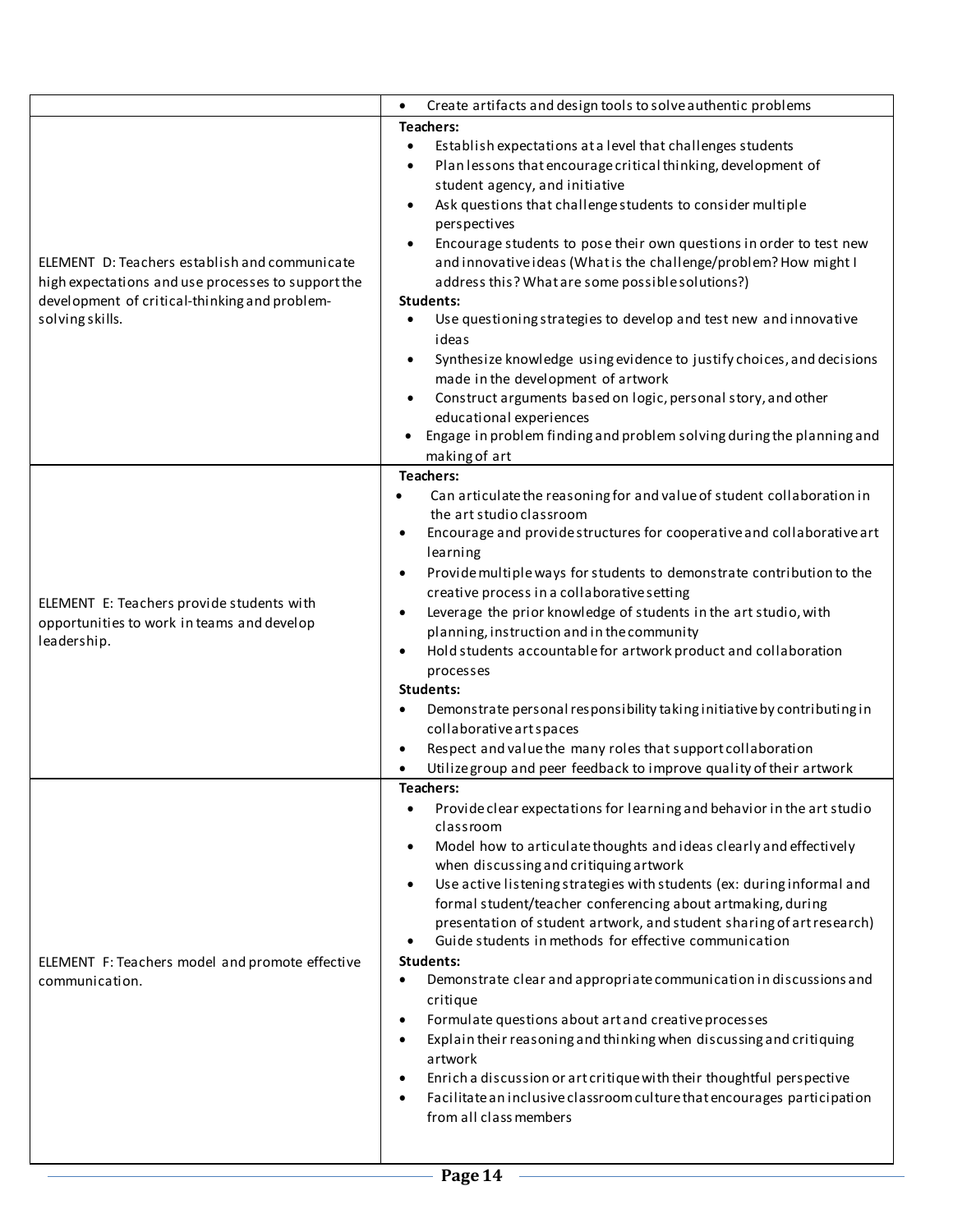| QUALITY STANDARD IV: Teachers demonstrate professionalism through ethical conduct, reflection, and leadership. |                                                                                                                                                                                                                                                                                                                                                                                                                                                                                                                                                                                                                                                                                                                                                                                                                                                                                                                                                                                                                                                                                                                                            |
|----------------------------------------------------------------------------------------------------------------|--------------------------------------------------------------------------------------------------------------------------------------------------------------------------------------------------------------------------------------------------------------------------------------------------------------------------------------------------------------------------------------------------------------------------------------------------------------------------------------------------------------------------------------------------------------------------------------------------------------------------------------------------------------------------------------------------------------------------------------------------------------------------------------------------------------------------------------------------------------------------------------------------------------------------------------------------------------------------------------------------------------------------------------------------------------------------------------------------------------------------------------------|
| <b>Elements</b>                                                                                                | Practices that May be Observed During Observations                                                                                                                                                                                                                                                                                                                                                                                                                                                                                                                                                                                                                                                                                                                                                                                                                                                                                                                                                                                                                                                                                         |
| ELEMENT A: Teachers demonstrate high standards<br>for professional conduct.                                    | Teachers:<br>Engage in ethical behavior by consistently maintaining the<br>$\bullet$<br>confidentiality of student records as appropriate<br>Establish respect for students, family, and colleagues by<br>$\bullet$<br>demonstrating consistent, reliable, and conscientious behavior<br>Interact with students to promote ethical behavior that supports<br>students as individuals and as members of a community<br>Serve as advocates for students, school, community and district<br>٠<br>Seek out content specific professional development for professional<br>growth<br><b>Students:</b><br>Articulate confidence in teacher's commitment to modeling reliable<br>$\bullet$<br>and respectful behavior<br>Demonstrate behavior that is responsive to the needs and interests<br>of the classroom community                                                                                                                                                                                                                                                                                                                          |
| ELEMENT B: Teachers link professional growth to<br>their professional goals.                                   | Teachers:<br>Intentionally align professional development activities to Colorado<br>$\bullet$<br>Academic Standards<br>Design personalized professional growth plans that support school,<br>$\bullet$<br>district, and individual goals<br>Apply knowledge and skills learned through professional learning to<br>improve student outcomes in the art studio classroom<br>Seek performance feedback from supervisor and or colleagues and<br>implements feedback to improve practice in art and the creative<br>process<br>Reflect on and adjusts instruction to support student growth<br>Students:<br>Articulate confidence in teacher's commitment to supporting student<br>$\bullet$<br>growth in art and the creative process                                                                                                                                                                                                                                                                                                                                                                                                        |
| ELEMENT C: Teachers respond to a complex,<br>dynamic environment.                                              | <b>Teachers:</b><br>Recognize how complex and dynamic artlearning environments<br>inform instructional practice and support student growth<br>Modify and adaptinstructional practices to meet the evolving<br>instructional needs of students in the art studio classroom<br>Identify opportunities to foster stability by adapting to the changing<br>demands of the art studio classroom and school environment<br>Promote an inclusive school culture that supports social<br>responsibility and democratic principles (ex: establishing an art<br>classroom culture of respect and inclusivity and modeling/teaching<br>how these principles are transferrable)<br>Connect respect for the individual learner to culturally responsive<br>$\bullet$<br>instruction that is critically informed (ex: student assets are<br>highlighted and leveraged in the art studio classroom space)<br><b>Students</b><br>Make reflective creative decisions that are culturally responsive to<br>$\bullet$<br>individual and group identities<br>Support social responsibility and democratic principles in the art<br>studio classroom and beyond |
| ELEMENT D: Teachers demonstrate leadership in the<br>school, the community, and the teaching profession.       | Teachers:<br>Demonstrate leadership in school innovation, contributing their<br>$\bullet$<br>expertise in creative thinking and the artmaking process<br>Actively participate in school decision-making processes by<br>contributing to school committees and teams.<br>Page 15                                                                                                                                                                                                                                                                                                                                                                                                                                                                                                                                                                                                                                                                                                                                                                                                                                                            |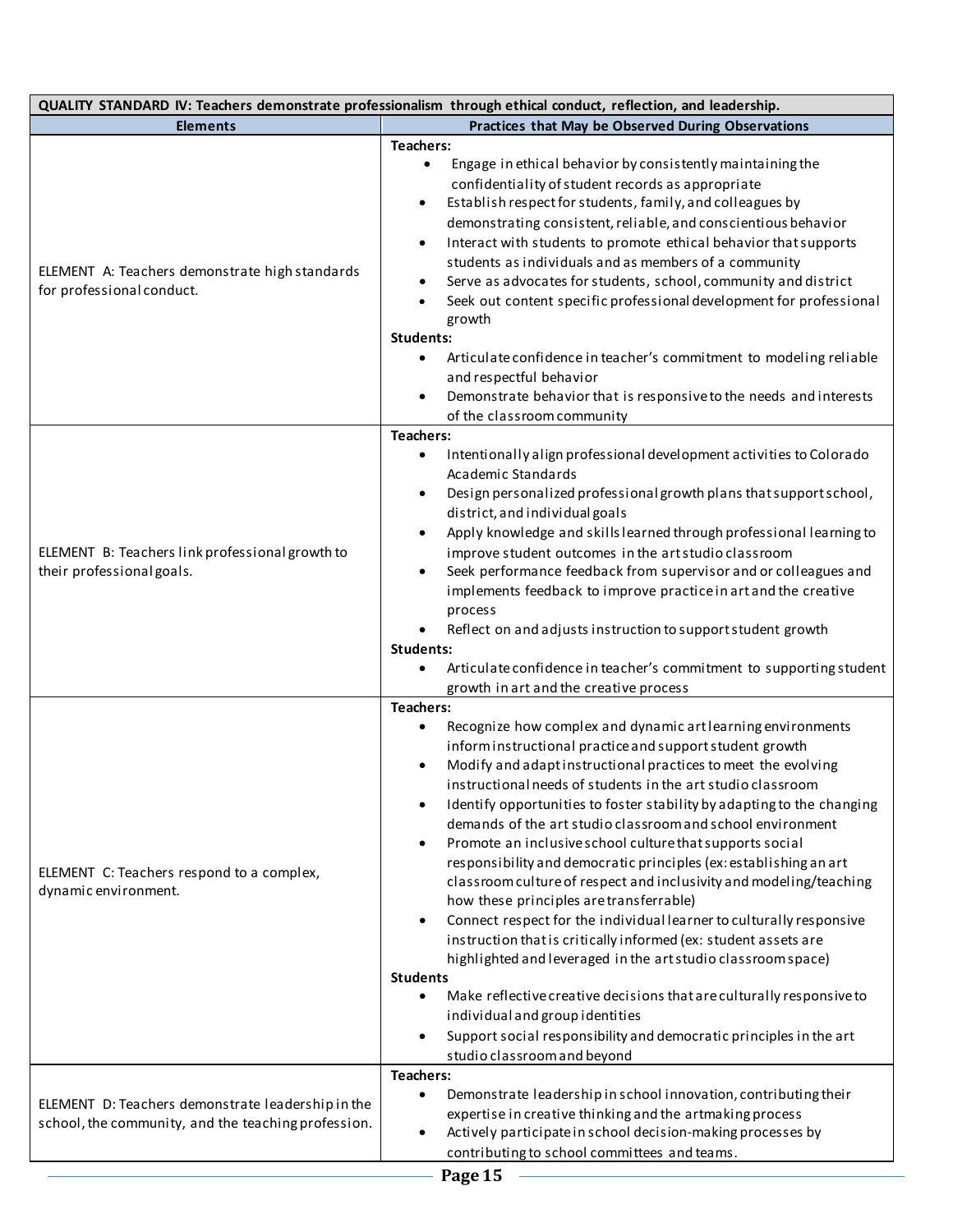| Support colleagues as they seek to improve practice by providing<br>resources, informal mentorship, and/or engaging in collaborative<br>activities                                   |
|--------------------------------------------------------------------------------------------------------------------------------------------------------------------------------------|
| Seek out leadership opportunities that support the school<br>community                                                                                                               |
| Promote an inclusive school culture through family or community                                                                                                                      |
| leadership (ex: leading interactive arts events, highlighting the assets<br>of their students in the arts, advocating for all students/communities<br>to be represented in the arts) |
| Advocates for improvements to education at the local, state, and or                                                                                                                  |
| national level through leadership activities                                                                                                                                         |
| Collaborates with community partners, organizations, and or                                                                                                                          |
| networks to address educational issues                                                                                                                                               |
| <b>Students</b>                                                                                                                                                                      |
| Contribute to school improvement through the display and<br>promotion of artwork                                                                                                     |
| Communicate the value of art to peers, school staff, family, and<br>community members                                                                                                |
| Actively participate in local, district, state, and or national exhibition<br>opportunities                                                                                          |
| Use artmaking opportunities to address current events and real-                                                                                                                      |
|                                                                                                                                                                                      |
| world experiences examining and re-envisioning ideas                                                                                                                                 |